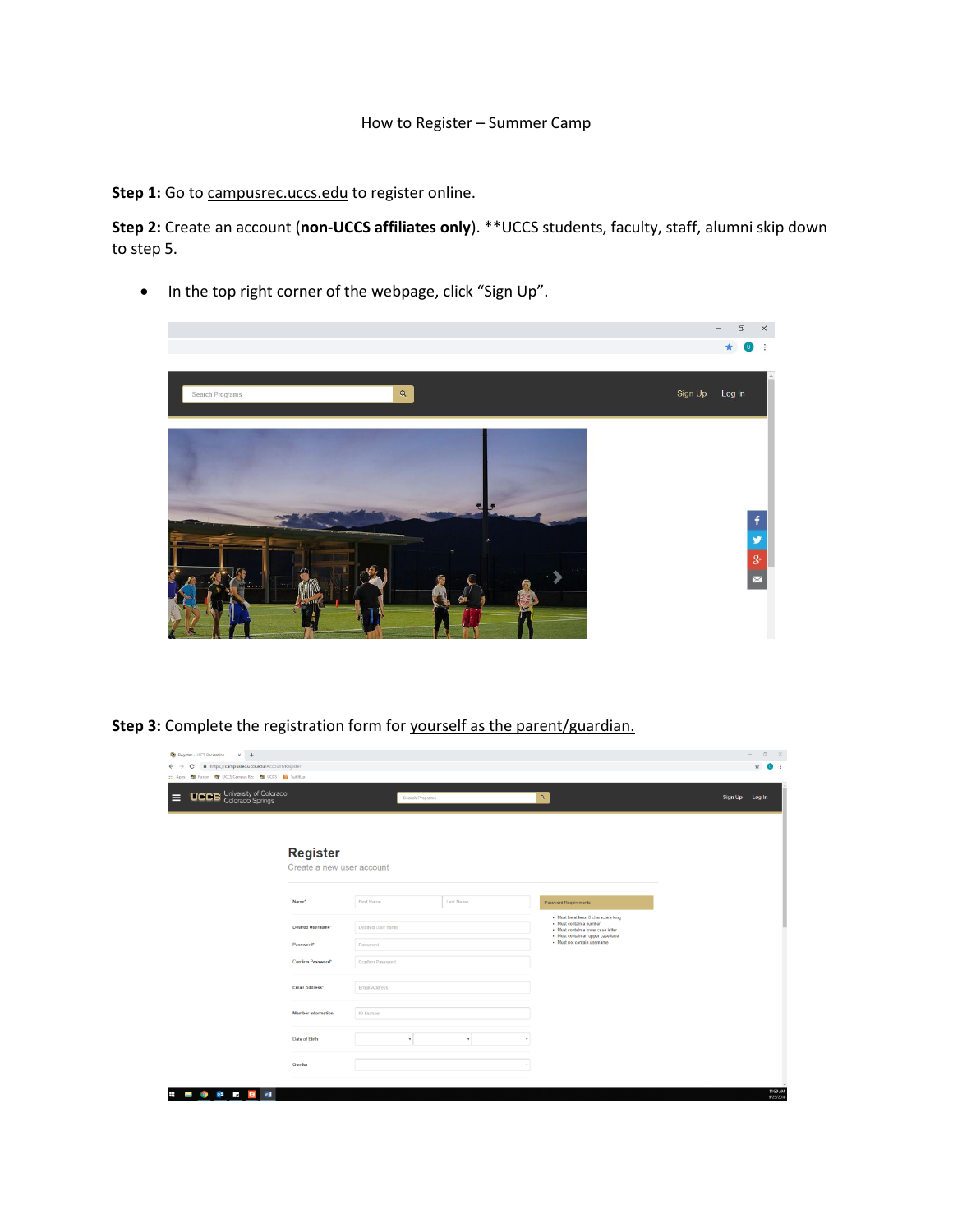**Step 4:** Activate your account through the email you registered with.

| Registration Successful - UCCS R x +                                                         |                                                                                                                                                         | $\sigma$       |
|----------------------------------------------------------------------------------------------|---------------------------------------------------------------------------------------------------------------------------------------------------------|----------------|
| iii https://campusrec.uccs.edu/Account/RegisterSuccess<br>$\leftarrow$<br>C<br>$\rightarrow$ |                                                                                                                                                         |                |
| Apps (b) Fusion (b) UCCS Campus Rec (b) UCCS (a) SubitUp                                     |                                                                                                                                                         |                |
| <b>DDS</b> University of Colorado                                                            | $\alpha$<br>Search Programs                                                                                                                             | Sign Up Log In |
|                                                                                              | <b>Registration Successful</b>                                                                                                                          |                |
|                                                                                              |                                                                                                                                                         |                |
|                                                                                              |                                                                                                                                                         |                |
|                                                                                              |                                                                                                                                                         |                |
|                                                                                              |                                                                                                                                                         |                |
|                                                                                              | Your account was created                                                                                                                                |                |
|                                                                                              |                                                                                                                                                         |                |
|                                                                                              | successfully                                                                                                                                            |                |
|                                                                                              | Step 1: Activate Your Account                                                                                                                           |                |
|                                                                                              | Before you can use your account it must be activated.                                                                                                   |                |
|                                                                                              | Instructions on how to activate your account have been emailed to you.<br>Please check your email and follow the instructions to activate your account. |                |
|                                                                                              | Note:                                                                                                                                                   |                |
|                                                                                              | . Email delivery can be delayed by several minutes<br>. Check your junk or spam folder or filter if you do not receive this email                       |                |
|                                                                                              |                                                                                                                                                         |                |
|                                                                                              | Step 2: Sign In                                                                                                                                         |                |
|                                                                                              |                                                                                                                                                         |                |
|                                                                                              | Once you've successfully activated your account you will be able to sign in and begin using your account.                                               |                |
|                                                                                              | <b>LOG IN</b>                                                                                                                                           |                |
|                                                                                              |                                                                                                                                                         |                |
|                                                                                              |                                                                                                                                                         |                |
| tes://campusrec.uccs.edu/Account/Login                                                       |                                                                                                                                                         | 9:07 AM        |
|                                                                                              |                                                                                                                                                         | 9/25/2018      |

**Step 5:** Click on the RecKids icon to see program offerings.

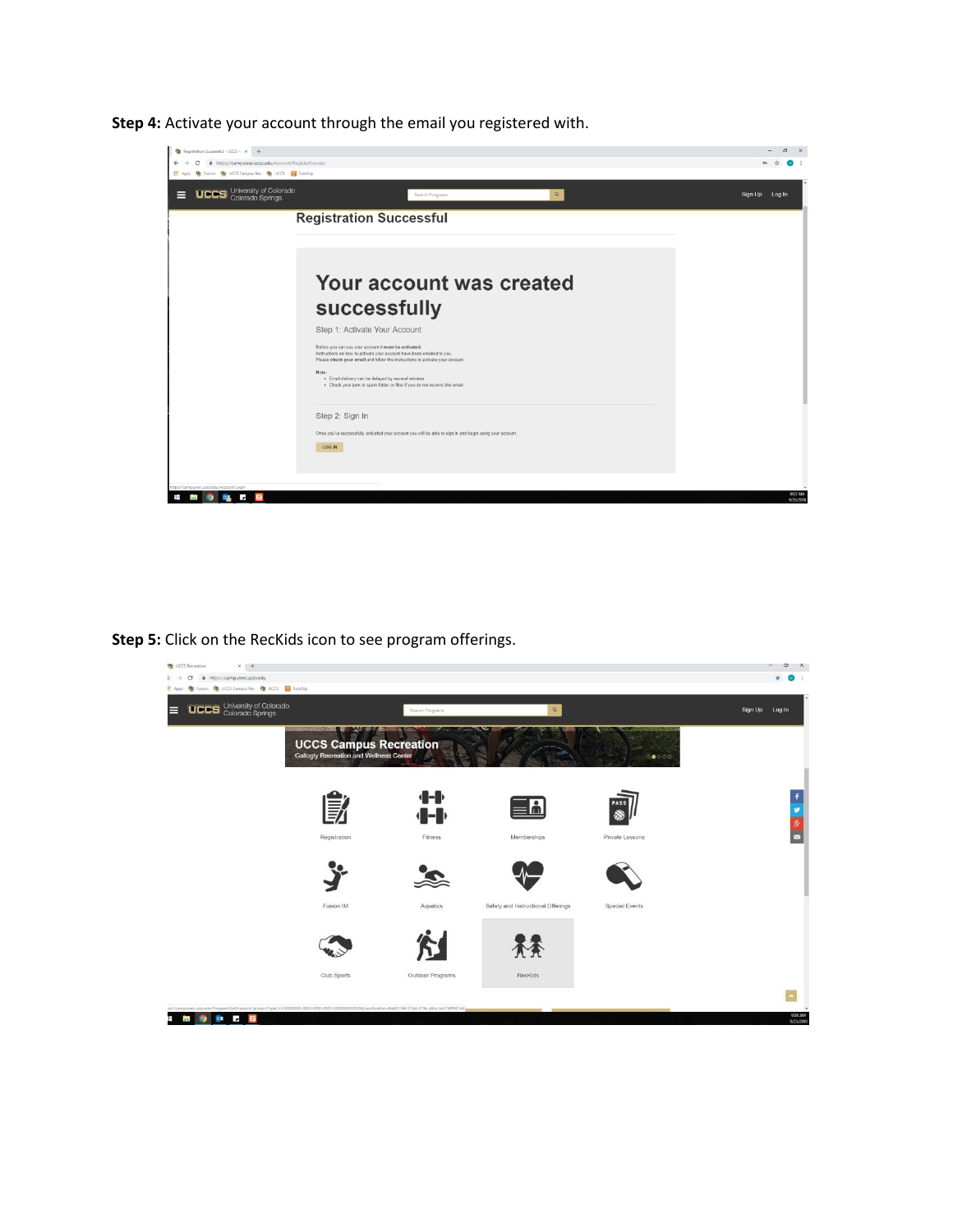**Step 6:** Select which Summer Camp you want to register your child for.

| Classification                                                              | All Categories |                                                                                                                                                                                                                         |          |
|-----------------------------------------------------------------------------|----------------|-------------------------------------------------------------------------------------------------------------------------------------------------------------------------------------------------------------------------|----------|
| All Classifications<br>Aquatics<br>Club Sport Player Dues                   |                | Mountain Lion Summer Camp<br>Mountain Lion Summer Camp offers campers a wide variety of activities each<br>day! Campers will have time to swim in our aquatic center. Rock climb on our<br>27-foot rock wall! Play gr   | \$270.00 |
| Club Sport Player Registration<br>Group Fitness<br>Instructional<br>Reckids |                | Outdoor Adventure Camp<br>The Outdoor Adventure Camp (OAC) will offer campers the opportunity to dive<br>into a variety of outdoor adventure and extreme sports. The camp will be led by<br>experienced outdoor educ    | \$300.00 |
| SOLE<br>Wellness                                                            |                | Splish N Splash Swim Camp<br>During our Splish 'N Splash (learn to swim) summer camp, kiddos will be<br>surrounded by trained, certified and friendly lifeguards and instructors as they<br>dive into our beautiful agu | \$300.00 |
| Semester                                                                    |                |                                                                                                                                                                                                                         |          |
| Fall 2018                                                                   |                |                                                                                                                                                                                                                         |          |
| Spring 2019                                                                 |                |                                                                                                                                                                                                                         |          |
| Summer 2019                                                                 |                |                                                                                                                                                                                                                         |          |

**Step 7:** Select the date of the camp you want to register your child for.

| <b>Program Details</b><br>Mountain Lion Summer Camp - \$270.00                                                                                                                                                                                                                                                                                                                                                                                                                                                                                                  |                                               |                      |
|-----------------------------------------------------------------------------------------------------------------------------------------------------------------------------------------------------------------------------------------------------------------------------------------------------------------------------------------------------------------------------------------------------------------------------------------------------------------------------------------------------------------------------------------------------------------|-----------------------------------------------|----------------------|
|                                                                                                                                                                                                                                                                                                                                                                                                                                                                                                                                                                 |                                               |                      |
| Programs / Mountain Lion Summer Camp                                                                                                                                                                                                                                                                                                                                                                                                                                                                                                                            |                                               |                      |
| Mountain Lion Summer Camp offers campers a wide variety of activities each day! Campers will have time to swim in our aquatic center. Rock climb on our 27-foot rock wall! Play group activity<br>games in the gym and outdoor play on the UCCS Alpine Field. Campers will also have the opportunity to participate in creative crafts. Our Mountain Lion Camp is run by UCCS Recreation<br>Professional full-time Staff and UCCS Recreation Student Camp Monitors. Our team can assure you that your child(ren) will have an excellent summer camp experience! |                                               |                      |
| Program Offerings                                                                                                                                                                                                                                                                                                                                                                                                                                                                                                                                               |                                               |                      |
| June 10th-14th                                                                                                                                                                                                                                                                                                                                                                                                                                                                                                                                                  |                                               | 50 spot(s) available |
| Summer 2019                                                                                                                                                                                                                                                                                                                                                                                                                                                                                                                                                     | This Program schedule is not viewable online. | <b>REGISTER</b>      |
|                                                                                                                                                                                                                                                                                                                                                                                                                                                                                                                                                                 |                                               |                      |
| June 24th-28th                                                                                                                                                                                                                                                                                                                                                                                                                                                                                                                                                  |                                               | 50 spot(s) available |
| Summer 2019                                                                                                                                                                                                                                                                                                                                                                                                                                                                                                                                                     | This Program schedule is not viewable online. | <b>REGISTER</b>      |
|                                                                                                                                                                                                                                                                                                                                                                                                                                                                                                                                                                 |                                               |                      |